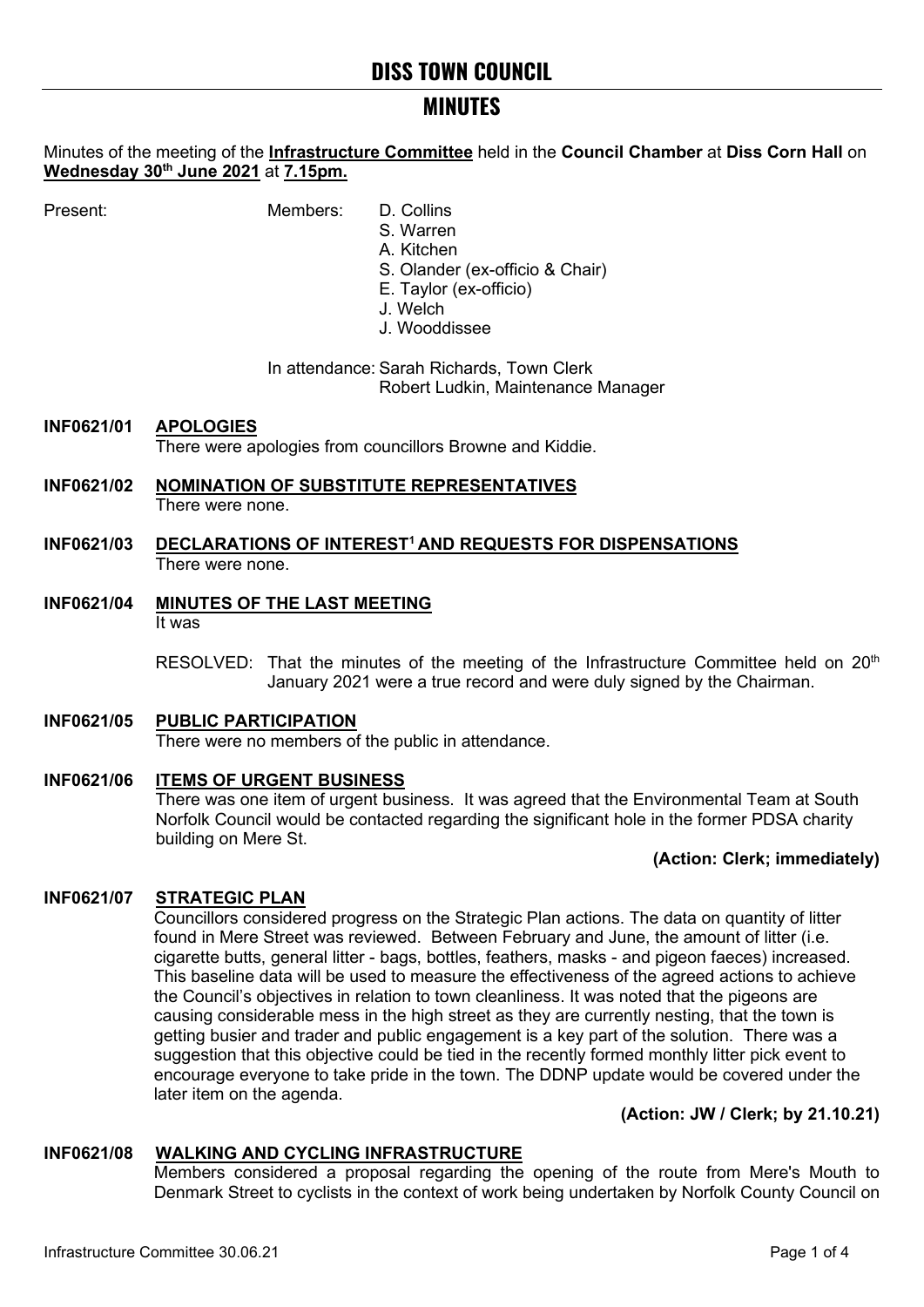creating a Local Cycling Walking Infrastructure Plan. There was discussion regarding some of the challenges with the proposal, but that NCC would be investigating feasibility as part of their work on the LCWIP. It was noted that the Parish Partnership Causeway project would support the proposal, which would support better cycling infrastructure in the town and contribute to increased footfall. It was

RESOLVED: to support the proposal to investigate the possibility of opening the route from Mere's Mouth to Denmark Street to cyclists in the context of work being undertaken by NCC on creating a Local Cycling Walking Infrastructure Plan.

#### **(Action: Clerk; immediately)**

## **INF0621/09 HERITAGE TRIANGLE**

Members considered a report (reference 10/2122 referred) regarding illegal parking and speeding in the Heritage Triangle. It was noted that NCC is regularly having to undertake temporary repairs to the tactile surfacing to make safe due the significant use of the pathways by vehicles. The Controlled Parking Zone restricts parking in the Triangle using signage at entrances / exits but there is a lack of awareness of the restrictions amongst residents and visitors.

The Heritage Traders Trust has approached NCC regarding the impact of the damage and temporary repairs on the aesthetics of the Triangle and risk to users. There are only two (soon to be three) Enforcement Officers for the whole of the district and despite numerous requests for targeted enforcement and an offer of subsidising a Diss-specific Enforcement Officer, there has been no change. There was discussion regarding the possible measures to minimise illegal parking and it was noted that the disabled parking signs on the highways need to be re-painted. It was

RESOLVED: 1. To appoint an action group of councillors Warren, Welch & Wooddissee to work with the Clerk to explore the option of a Town Council funded Civil Enforcement Officer to deal with illegal parking in the town centre.

**(Action: SW / JW / JWo / Clerk; by 21.10.21)**

2. To work with Norfolk County Council and other stakeholders on introducing measures to minimise illegal parking in the Heritage Triangle area.

**(Action: Clerk / SO; by 21.10.21)**

3. To work with Norfolk County Council's Local Cycling and Walking Infrastructure Plan team to consider the Heritage Triangle Traders proposals as part of the Plan.

#### **(Action: Clerk / SO; by 21.10.21)**

## **INF0621/10 STREET FURNITURE**

Members considered a report (reference 11/2122 referred) regarding installing additional street furniture at Mere's Mouth, the Market Place and on Church Street. The scheme aims to encourage people to linger longer and visit shops. The proposed picnic benches and seat is in keeping with existing as is the cycle rack integrated with planters. The NCC Highways Officer supports the installation of a planter on Church St to prevent parking and it was agreed that the building owner should be made aware in advance. The scheme will be funded via South Norfolk Council, but it is assumed that ownership and ongoing maintenance of all furniture would fall to the Town Council. It was noted that the furniture is constructed of high-quality materials and is robust. It was suggested that some 'CCTV in operation' signage should be installed as appropriate.

There was an update regarding the site meeting with Norfolk Council Council's [EXPERIENCE](https://eur03.safelinks.protection.outlook.com/?url=https%3A%2F%2Fwww.tourismexperience.org%2F&data=04%7C01%7Csarah.richards%40diss.gov.uk%7C2851e87e45314485c5fc08d93c7a737d%7C49a1b1dec5d845918038617627d204ed%7C0%7C0%7C637607318919975354%7CUnknown%7CTWFpbGZsb3d8eyJWIjoiMC4wLjAwMDAiLCJQIjoiV2luMzIiLCJBTiI6Ik1haWwiLCJXVCI6Mn0%3D%7C1000&sdata=8vdld02O7nT072KtWW4wATsLUb3GTV4bvGNDdXYNwbI%3D&reserved=0)  [Project,](https://eur03.safelinks.protection.outlook.com/?url=https%3A%2F%2Fwww.tourismexperience.org%2F&data=04%7C01%7Csarah.richards%40diss.gov.uk%7C2851e87e45314485c5fc08d93c7a737d%7C49a1b1dec5d845918038617627d204ed%7C0%7C0%7C637607318919975354%7CUnknown%7CTWFpbGZsb3d8eyJWIjoiMC4wLjAwMDAiLCJQIjoiV2luMzIiLCJBTiI6Ik1haWwiLCJXVCI6Mn0%3D%7C1000&sdata=8vdld02O7nT072KtWW4wATsLUb3GTV4bvGNDdXYNwbI%3D&reserved=0) which is creating a brand new Art Trail across Norfolk, and will be commissioning artists to create one placemaking outdoor art installation within each district across Norfolk, that will be linked by a 250 mile walking/cycling trail for to encourage new visitors to Norfolk in the offseason. The Mere's Mouth and Park were discussed as two potential locations for the installation. The former was given preference due to its more central location and connection to Mere Street and the shops particularly given the recent Beacon of Hope install in the latter. There was also a discussion about incorporating the EXPERIENCE sculpture with the Beacon of Hope sculpture trail to encourage footfall around the 2km town centre walk. It was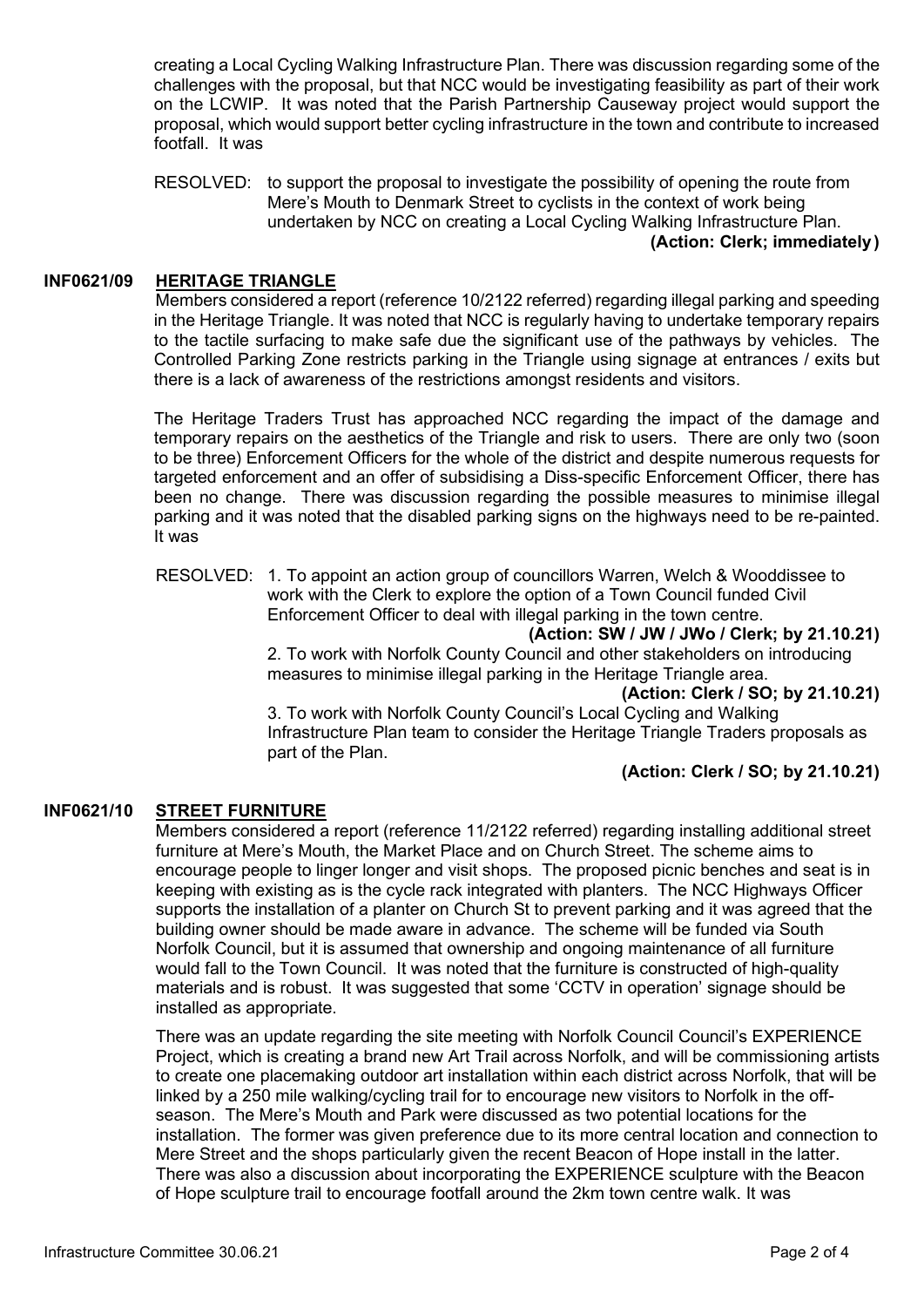- RESOLVED: 1. To approve the locations and style of street furniture to be installed as follows:
	- a) Three picnic benches (2 x 5ft & 1 x 4ft) and one seat at the Mere's Mouth
	- b) One cycle planter rack on Market Place
	- c) One recycled plastic planter on Church Street

2. To approve in principle the Mere's Mouth (with Park as back-up) as a location for the EXPERIENCE art installation subject to approval from the Diss Parochial Charity as landowner and further details on the sculpture.

#### **(Action: Clerk; immediately)**

## **INF0621/11 DISS AND DISTRICT NEIGHBOURHOOD PLAN**

Members considered a response to the consultation on the Diss & District Neighbourhood Plan's (DDNP) Regulation 14 pre-submission draft (copy link [https://www.ddnp.info/regulation-14](https://www.ddnp.info/regulation-14-consultation) [consultation](https://www.ddnp.info/regulation-14-consultation) referred) by the extended deadline of 18<sup>th</sup> August 2021. It was noted that examination could take up to six months given the Plan's complex nature across two counties and seven parishes. The public consultation event takes place at the Corn Hall  $2^{nd} - 4^{th}$  July and members were encouraged to attend that one or a subsequent event at Roydon village hall on Sunday 18<sup>th</sup> July. The DDNP Steering Group is discussing certain aspects of the Plan such as developing the south side of Park Road with South Norfolk Council. The aspiration is to maximise the potential of the central location near the river and bus station to explore opportunities for leisure activities including river walks, picnics, and new leisure centre. The Clerk suggested that consideration of a response to the consultation could be an item on the July Full Council agenda following the consultation to provide members with an opportunity to find out more and comment. It was

RESOLVED: That consideration of a response to the consultation on the Diss & District Neighbourhood Plan's Regulation 14 pre-submission draft would be an item on the July Full Council agenda.

## **(Action: Clerk; by 08.07.21)**

## **INF0621/12 E-SCOOTERS**

Members considered a recommendation regarding the use of e-scooters in Diss. Given the increase in illegal use of electric scooters in the town (and not on private land), it was agreed that the Town Council should work with Norfolk Constabulary to ensure the community is better protected from potential accidents.

There was also discussion regarding the forthcoming meetings with the Police. There is one requested by members with the new Diss Inspector scheduled for  $4<sup>th</sup>$  August, which would be included in the weekly update to determine attendance and the Safer Neighbourhood Team has a public meeting this Sunday  $4<sup>th</sup>$  July via Zoom. It was

RESOLVED: that the Clerk liaises with the Diss Police Inspector to determine their plans for addressing the e-scooter issue and that their information and social posts are shared accordingly.

# **(Action: Clerk; 30.07.21)**

## **INF0621/13 ITEMS FOR NOTING**

a) Progress Report- Members noted progress on decisions made at the last meeting. It was noted that the Residents Parking Scheme will consider a range of parking restrictions including yellow lines and signs, parking permits and time-limited parking and the Clerk has chased Norfolk County Council for a project start date.

**(Action: Clerk; 30.07.21)**

- b) Norwich Western Link- Members noted the update on the Norwich Western Link project.
- c) Pedestrianisation of Mere Street Members noted that an initial meeting of stakeholders has taken place regarding the draft proposed changes to access, waiting, loading and parking in Mere Street and Market Place.